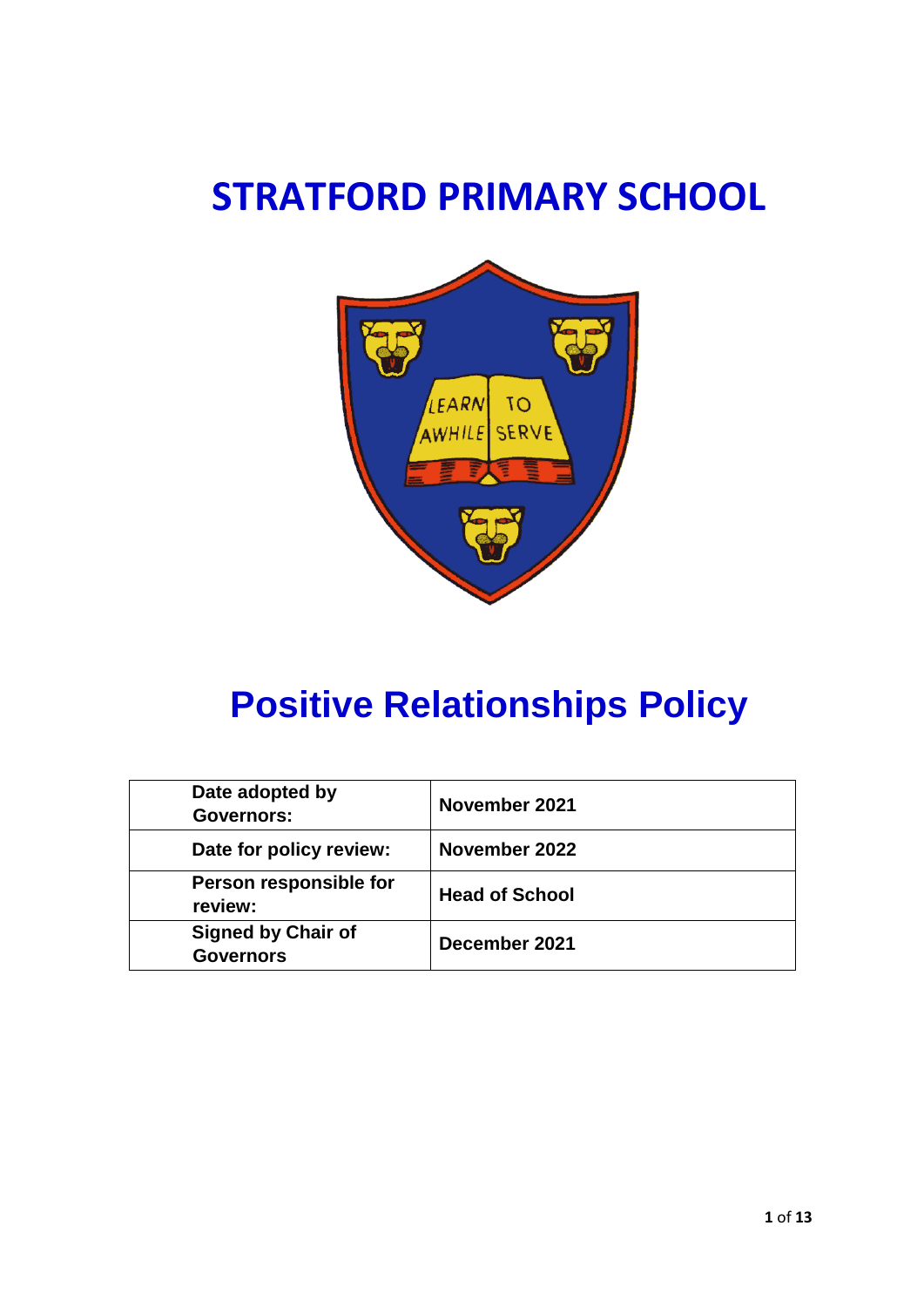### **1. Policy Statement:**

Stratford upon Avon Primary School is committed to creating an environment where consistency and exemplary behaviour is at the heart of productive learning. Everyone is expected to maintain the highest standards of personal conduct, to accept responsibility for their behaviour and encourage others to do the same. Our Building Positive Relationships policy guides staff to teach self-discipline not blind compliance. It echoes our core values with an emphasis on respectful behaviour, a partnership approach to managing poor conduct and dynamic interventions that support staff and learners.

We recognise that clear structure of predictable outcomes have the best impact on behaviour. Our principle sets out the rules, relentless routines and visible consistencies that all children and staff follow. It is based on the work of Paul Dix and his book 'When the adults change, everything changes'. Good behaviour is recognised sincerely rather than just rewarded. Children are praised publicly and reminded in private. As part of the Classroom Plan, a 30-Second Script will be used to reinforce expectations when behaviour shown is not reflective of our one school rule Respect. The purpose of this script is to provide a quick, consistent and nonjudgmental dialogue with the child to encourage positive choices to be made. (Appendix 1)

When behaviour is not reflective of our one school rule Respect, it is important that children know that unacceptable, disruptive behaviour or a poor standard of application are not tolerated. Sanctions will be applied fairly and proportionately, taking account of any special educational needs or disabilities that children may have and taking into consideration the needs of vulnerable children. Poor conduct by children with disabilities or SEN is no more acceptable than poor conduct from other children. However, for a sanction to be reasonable and lawful the school will take account of the nature of the children's SEND and the extent to which they understand and are in control of what they are doing.

We also understand that for some children following our behaviour expectations are beyond their developmental level. In this case, these children will have bespoke personalised behaviour scripts and behaviour plans which may include rewards to reinforce positive behaviour. However, the same sanctions will still apply as the rest of the school.

#### **Peer-on-Peer Abuse**

(To be read in line with our Peer-on-Peer Abuse policy)

The school actively seeks to raise awareness of and prevent all forms of peer-onpeer abuse by educating all governors, staff, pupils and parents about this issue, including how to prevent, identify and respond to it. It is important that all concerns and allegations of peer-on-peer abuse are handled sensitively, appropriately and promptly following the school's policy. Any concerns should be taken to a member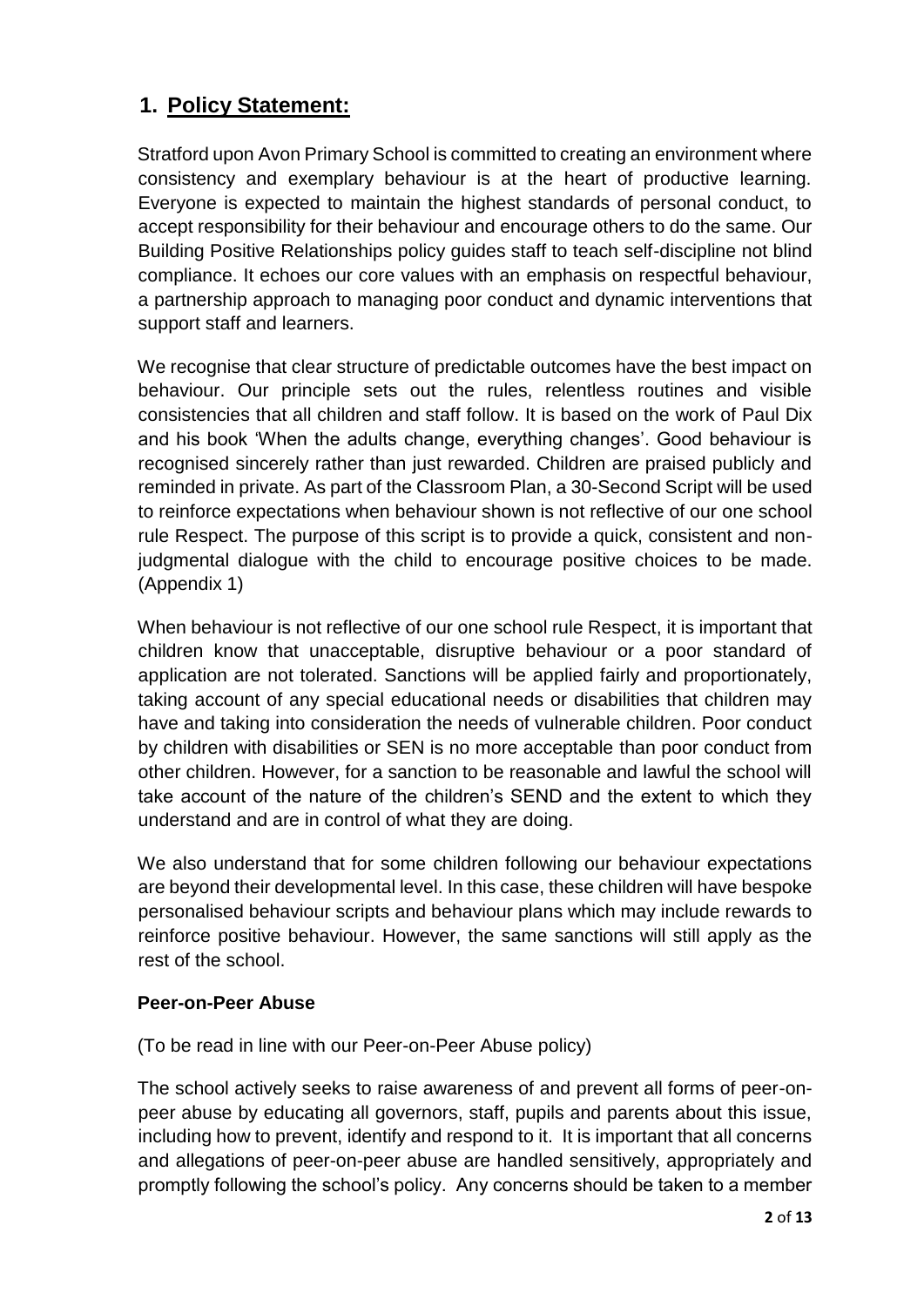of the DSL who will follow procedures ensuring the safety of the child/ all children affected.

**Our Positive Behaviour Policy should be read alongside our Child Protection and Safeguarding Policy and any other relevant policies including the Peeron-Peer abuse policy, Positive Handling policy, anti-bullying policy, online safety and Anti Cyber Bullying policy and our exclusions policy.**

### **2. Aim of the policy:**

- To create a culture of exceptionally good behaviour: for learning, for community for life that models our one school rule of 'RESPECT.'
- To be inclusive and ensure that all learners are treated fairly, shown respect and to promote building of positive relationships.
- To help children to develop leadership skills and to actively challenge, demonstrate and model respectful behaviour.
- To use consistent language to promote positive behaviour.
- To refuse to give learners attention and importance for poor conduct.
- To help learners take control over their feelings and behaviour and be responsible for the consequences of it (each class to have a Colour Monster display to promote and teach this effectively – Appendix 2.)
- To build a community which values kindness, care, good humour, good temper, obedience and empathy for others.
- To promote community cohesion through improved relationships of staff, children and families.
- To use restorative approaches instead of punishments.
- To ensure that excellent behaviour is a minimum expectation for all.

### **3. Purpose of the Policy**

To provide simple, practical procedures for staff and learners that:

- Foster the belief that there are no 'bad' students, just 'bad choices'
- Encourage students to recognise that they can and should make 'good' choices
- Recognise behavioural norms
- Promote self-esteem and self-discipline
- Teach appropriate behaviour through positive intervention

### **All staff must:**

- Take time to welcome students at the start of the day
- Be at the door of their teaching rooms at the beginning and end of each lesson
- Never walk past or ignore students who are failing to meet expectations
- Always redirect students by referring to our one school rule of RESPECT and the Building Positive Relationships Behaviour Steps flow chart (Appendices 3 and 4)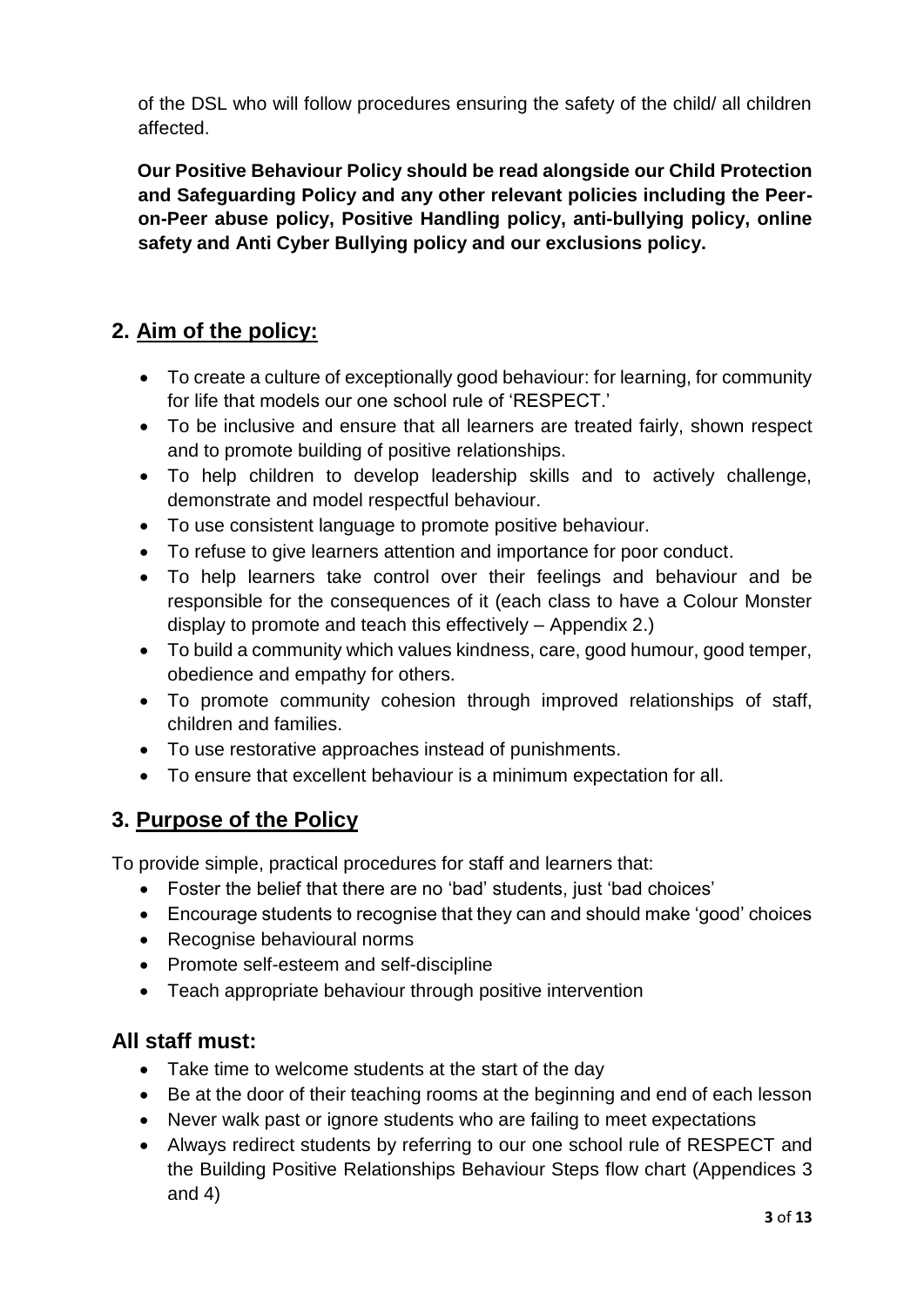- Actively model respect and building positive relationships
- Adhere to the Positive Handling Policy
- Plan activities appropriate to the ability, maturity and special educational needs of the children
- Adhere to the procedure for children who need to be removed from class (Appendix 5)
- Implement necessary interventions when a child's behaviour consistently fails to meet the expected standards (Appendix 6)
- Record minor classroom incidents on CPOMs and assign to a member of the SLT. Progress towards individual targets will be recorded on individual behaviour/ education plans.

### **The Executive Headteacher, Head of School and SLT must:**

- Be a visible presence around the school
- Never walk past or ignore individuals who are failing to meet expectations
- Regularly celebrate staff and students whose efforts go above and beyond expectations
- Monitor behaviour and evaluate the impact of this policy through the records listed above, through formal observations, comments from formal lesson observations and discussion with pupils, staff and parents.
- Encourage use of positive praise, phone calls, verbal communication, recognition boards and certificates/stickers/values tickets
- Ensure staff training needs are identified and targeted
- Use behaviour data to target and assess interventions/ CPOM's
- Support teachers in managing students with more complex or challenging behaviours
- Work with students, staff and families when extreme behaviour or persistent disruptive and challenging behaviour may lead to a pupil exclusion. (See Appendix 7)
- Ensure that all staff and trained and compliant in Positive Handling Policy and **Procedures**

### **Members of staff who manage behaviour well:**

- Deliberately and persistently catch students doing the right thing and praise them in front of others
- Know their classes well and develop positive relationships with all students
- Relentlessly work to build mutual respect
- Remain calm and keep their emotion for when it is most appreciated by students
- Demonstrate unconditional care and compassion

#### **Students want teachers to:**

- Give them a 'fresh start' every lesson
- Help them learn and feel confident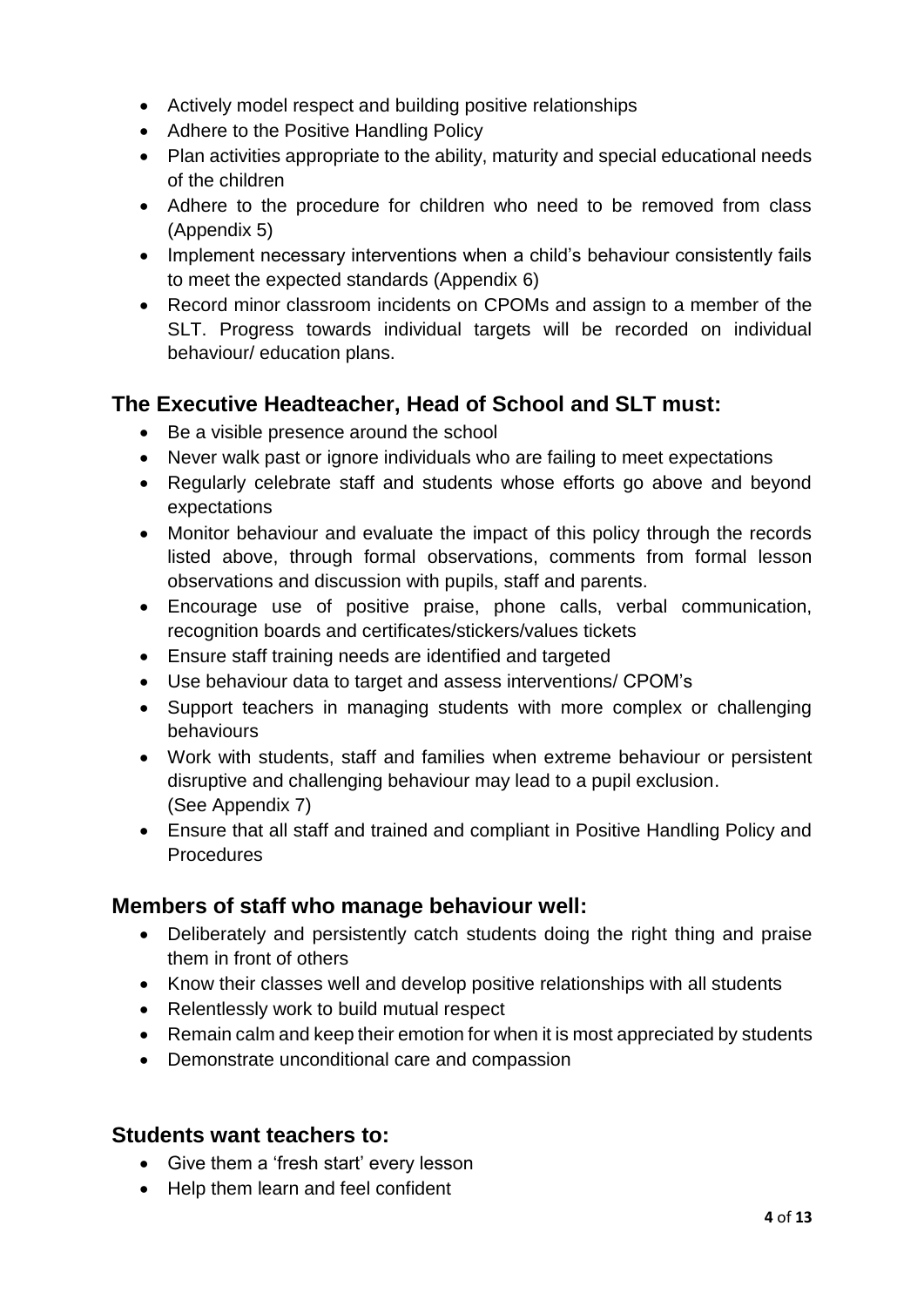- Be just and fair
- Have a sense of humour

#### **Recording, monitoring and evaluating behaviour**

Significant misbehaviour in school will be recorded and reported to SLT in the first instance. Pupils are also required to complete a 'Child's Statement' to build part of the picture of evidence. Members of staff should record minor classroom incidents on CPOMs and assigned to a member of the SLT. Progress towards individual targets will be recorded on individual behaviour/ education plans. The SLT will monitor behaviour and evaluate the impact of this policy through the records listed above, through formal observations, comments from formal lesson observations and discussion with pupils, staff and parents. A Behaviour Report record will be introduced to support the improvement of a child's progress before it reaches a level where it becomes a greater problem. It also allows the school to recognise and reward excellent behaviour. (Appendix 10)

#### **Parents and Carers:**

The school collaborates actively with parents and carers, so that children receive consistent messages about how to behave at home and at school.

We explain the school rules in the school prospectus and at 'Meet the Teacher' events: we expect parents and carers to read them and support them. We expect parents and carers to support their child's learning, and to cooperate with the school. We are very conscious of the importance of good communication between home and school. Thus, the school aims to work collaboratively with parents/carers, so children receive consistent messages about how to behave at home and at school. It is important for all adults on school site and on trips, including parents/carers, to model positive behaviour at all times and in particular in their interactions with each other. Parents and Carers work in partnership with the school and sign a home/school agreement at the start of term (Appendix 8) and an online home/school agreement (Appendix 9).

If a member of school staff has concerns about a child's behaviour or there has been reasonable consequences used as a result of unacceptable behaviour, then the parents/carers will be contacted and should support the actions of the school. If parents/carers have any concerns about the way their child has been treated, they should initially contact the class teacher or Head of School.

We expect parents to behave in a reasonable and civilised manner towards all school staff, as professionals, and that issues will be dealt in an atmosphere of trust and mutual respect. Incidents of verbal or physical aggressions to a member of staff by parents/carers of children in the school will be reported immediately to the Executive Head Teacher and/or Chair of Governors, who will take appropriate action in line with trust policy.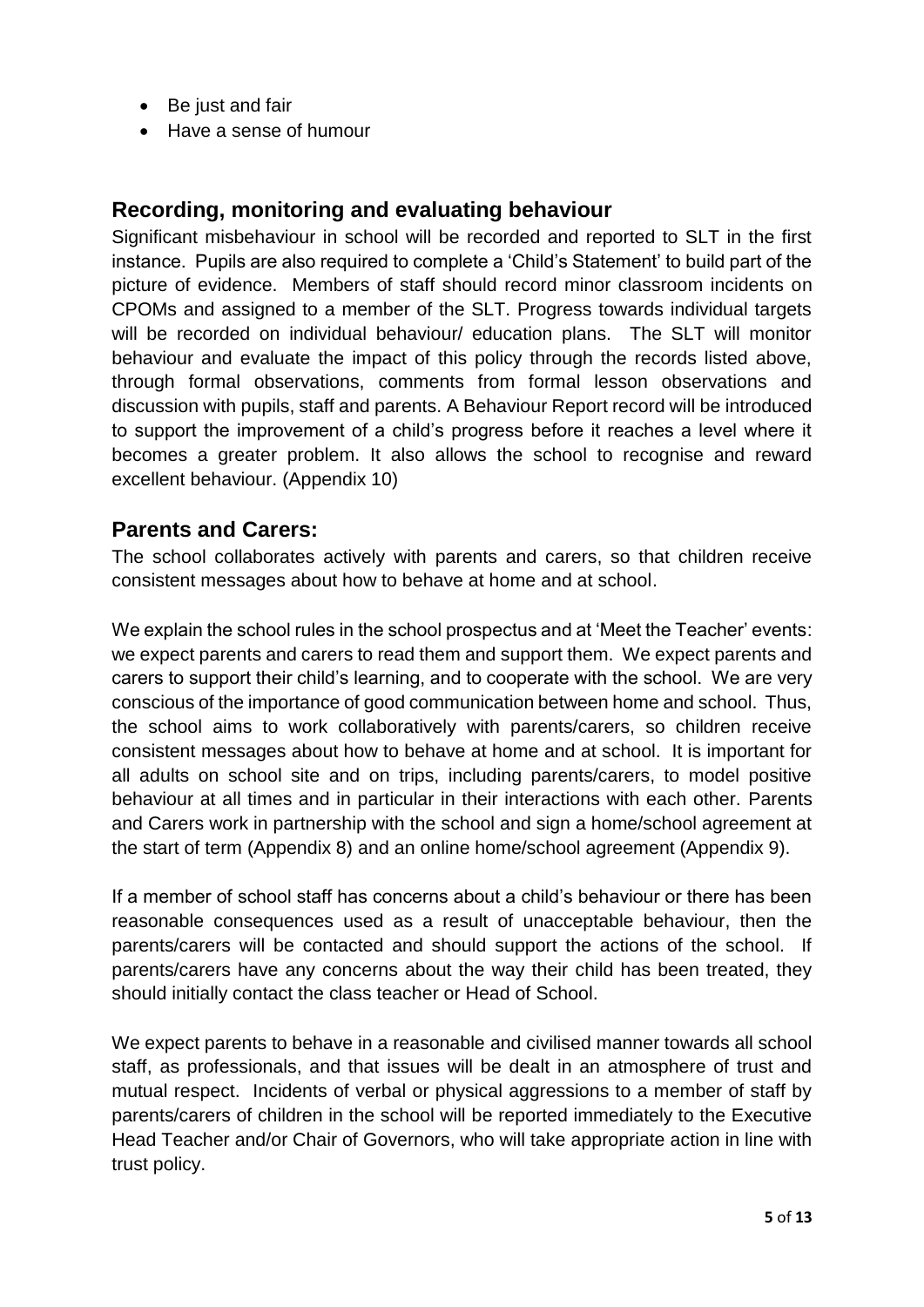### **The 30-Second Script**

'I noticed you are'… (wandering around the classroom, talking when the teacher has asked you to be quiet)

'You are not showing our school rule RESPECT'

'You have chosen to'… (complete this work at the start of break time)

'Do you remember when you'… (finished all your writing/ set an excellent example to the class…)

'That is who I need to see today. Thank you for'… (listening)

'Stop it please' You are not following our behaviour policy.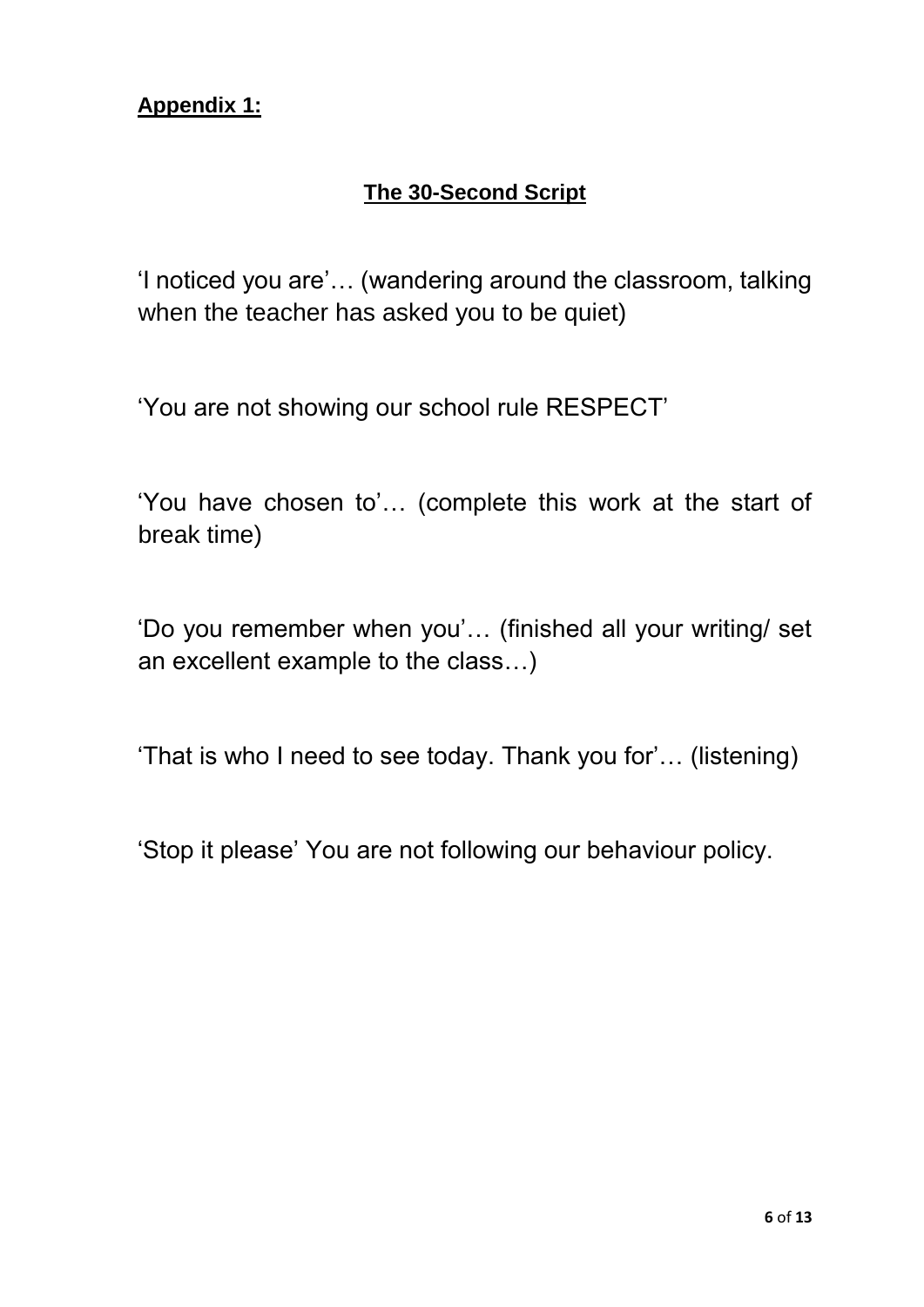











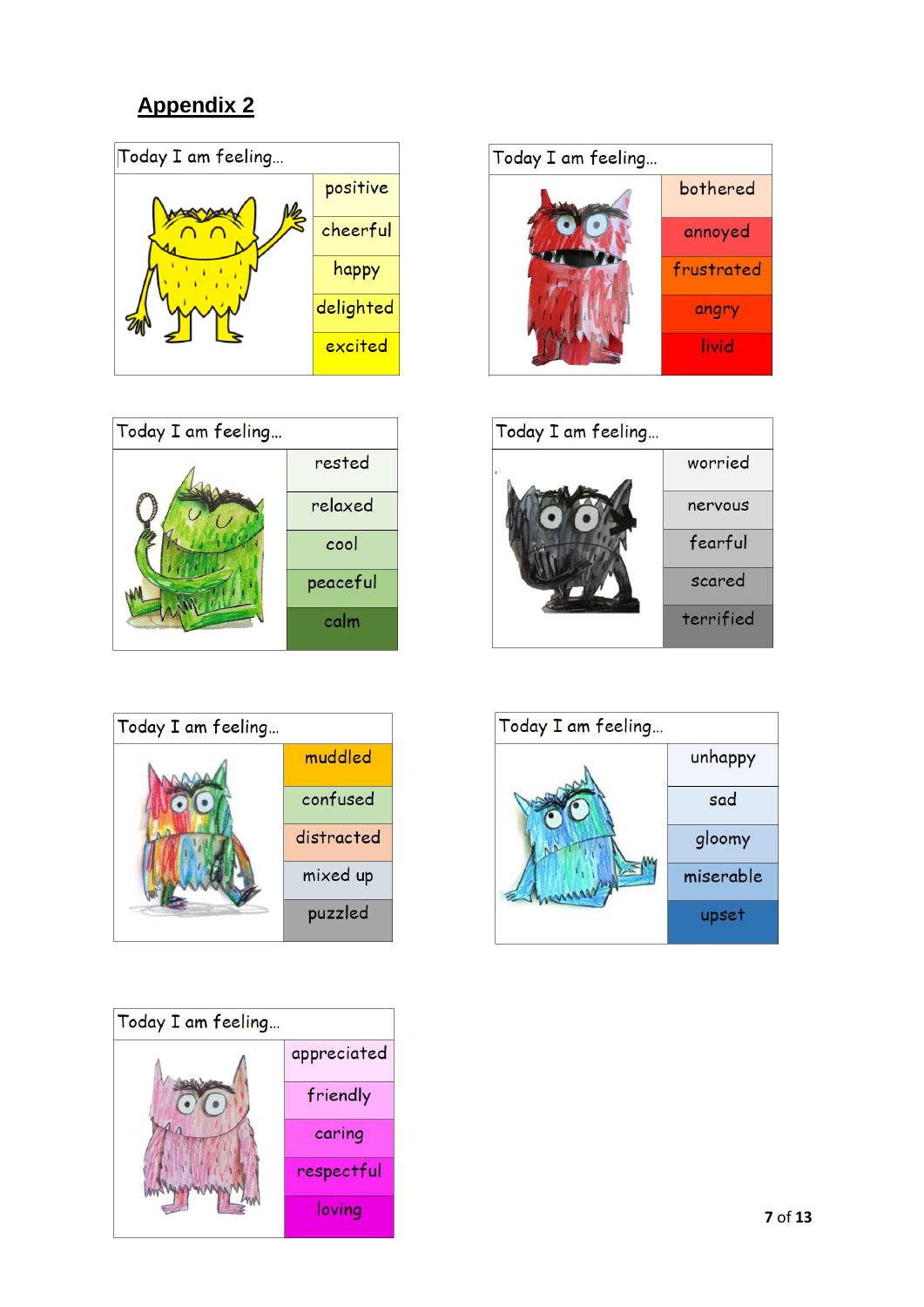|   | <b>Behaviour Steps</b>                                                                                                                                                                         |
|---|------------------------------------------------------------------------------------------------------------------------------------------------------------------------------------------------|
| ۰ | Red<br>Work away from your class for part or all of the day.<br>Miss all, or part, of break or lunch.                                                                                          |
|   | Yellow<br>All or part of break or lunch time with your teacher.<br>We need to talk about how to make things better.                                                                            |
|   | Blue<br>Blue card<br>Turn it around                                                                                                                                                            |
|   | Green<br>Verbal Warning<br>Turn it around                                                                                                                                                      |
|   | <b>Positive Praise</b><br>Dojo points, Stickers, Certificates<br>Phone call home to congratulate<br>Name on class 'WOW' board<br>Well-being Warrior badge<br>Head Teacher stickers/Certificate |

 $\Box$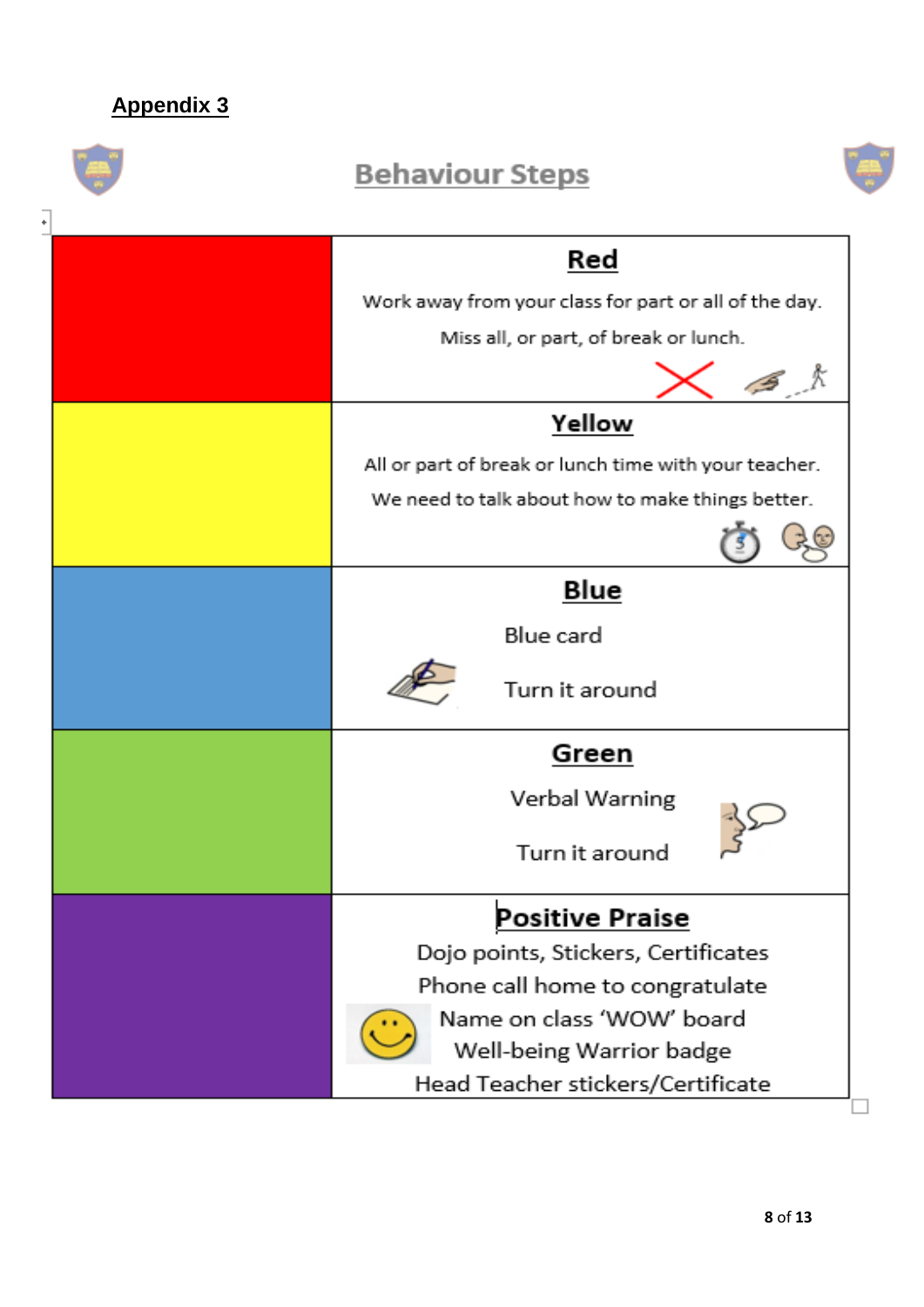| <b>Staff Procedure for Behaviour Steps</b>                                                                                                                                                                                                    |
|-----------------------------------------------------------------------------------------------------------------------------------------------------------------------------------------------------------------------------------------------|
| Red                                                                                                                                                                                                                                           |
| If a child receives red card, SLT need to be informed, parents<br>telephoned (this can be teacher or TA) and logged on CPOMS                                                                                                                  |
| Depending on the incident, teacher/TA to deal with hebaviour but SLT also<br>speak with the child.                                                                                                                                            |
| Teacher/TA can take the child to another area of the school to work - this does<br>not need to be done by SLT. There is an option for the child to also receive an<br>internal exclusion for a full or half day (age and incident dependent). |
| This may not be appropriate for some children with SEND and a separate<br>programme will be in place                                                                                                                                          |
| Identify triggers and positive support interventions put in place, e.g. behaviour<br>chart, positivity scrapbook, additional movement breaks, position in classroom,<br>transitions.                                                          |
| Yellow                                                                                                                                                                                                                                        |
| If a child receives yellow card, record on CPOM's.                                                                                                                                                                                            |
| Inform parents/carers about their behaviour.                                                                                                                                                                                                  |
| Break or Lunchtime sanction (Teacher discretion on number of minutes)                                                                                                                                                                         |
| During the time in at break/lunch, a restorativeconversation with the teacher<br>must take place. How did behaviour get to this? How were additional needs<br>being addressed?                                                                |
| Blue                                                                                                                                                                                                                                          |
| Blue card shown to child. Work through behaviour script.                                                                                                                                                                                      |
| Remind the child that they can turn it around and go back to green.                                                                                                                                                                           |
| Movement break option at this point/ change of face/ quiet space/ food/ drink?                                                                                                                                                                |
| Green                                                                                                                                                                                                                                         |
| Work through behaviour script at the first appropriate moment. (TA                                                                                                                                                                            |
| could do this if the teacher is in the main teaching part of lesson.)                                                                                                                                                                         |
| Children can come off green if behaviour is addressed.                                                                                                                                                                                        |
| Does the child require movement break? Change of face? Quiet space? Are they<br>hungry?                                                                                                                                                       |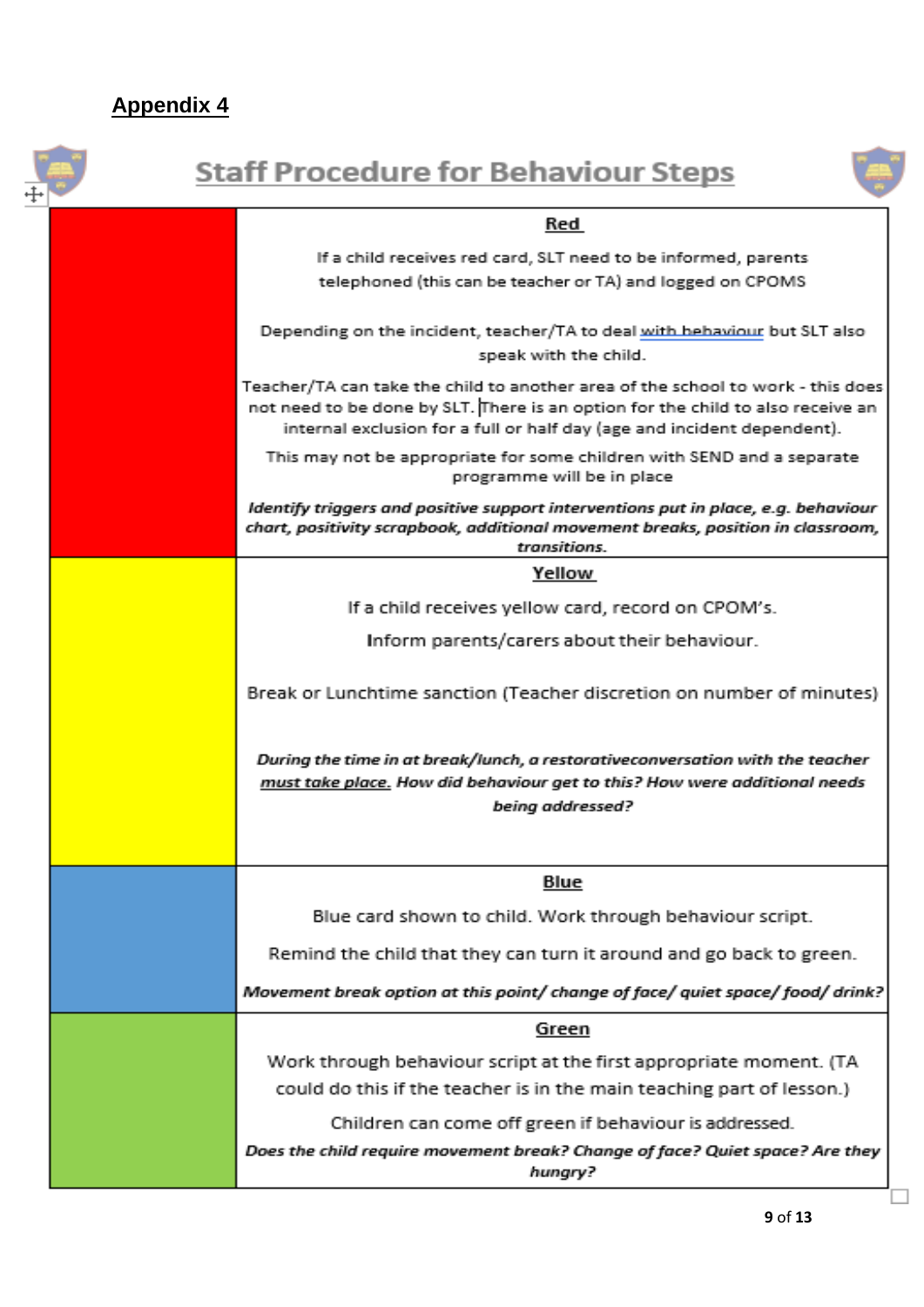

# **Triggers for Behaviour Steps**



- Racist language/actions.
- Homophobic language/actions
- Bullying.
- Violence towards children or adults (case by case).
- Sexual harassment
- Refusal to enter or leave classroom and causing high levels of disruption.
- Swearing directly at an adult.
- Violence towards children or adults (case by case).
- Throwing, kicking over or tipping furniture. ٠
- Intentional damage to school property.
- Threats made to adults or children.
- Swearing directly at a child.
- Major Online Safety issue in class.  $\bullet$
- Running around school during lesson time.
- Throwing equipment aggressively. ٠
- Dangerous behaviour around the school site.
- Swearing
- Refusal to come into the building at the end of play.
- Inappropriate sexual behaviour (case-by-case could be higher)  $\bullet$
- For ignoring a green warning and carrying on with behaviour that they have been spoken to ٠ about
- Disruption to a lesson by shouting out, talking or silliness.
- Low amount of work completed due to lack of focus on task. ٠
- Not staying on task.
- Distracting others.
- General low-level misbehaviour.  $\blacksquare$
- Refusal to complete work or a task given.  $\bullet$
- Throwing equipment, book or work down, but not aggressively towards others.
- Unkind behaviour towards others. ٠
- Minor online safety issue in class.
- Rudeness to adults. ۰
- Refusal to leave the classroom but sat causing no, or negligible, disruption.  $\bullet$
- Refusal to enter classroom but causing no, or negligible, disruption. ٠
- Rough play.
- Please note, this is not an exhaustive list

\*Any of these triggers could result in a pupil suspension but each case will be individually assessed according to pupil needs..

 $10$  of  $13$ 

Hurting someone through rough or inappropriate behaviour. (case-by-case).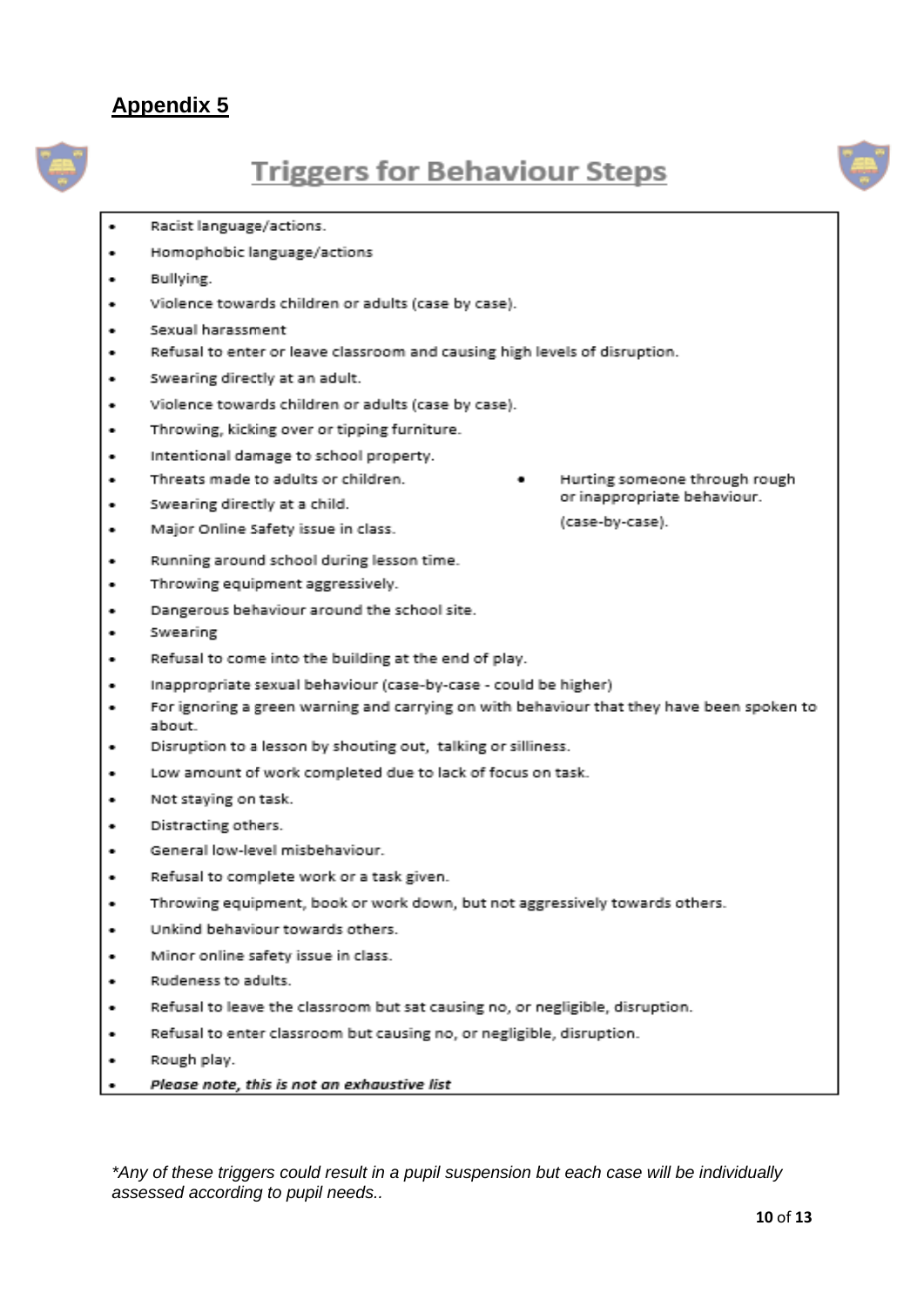$\uparrow$ 





In situations where a child's behaviour consistently fails to meet the expected standards, interventions need tobe put in place to try and help change and improve the child's behaviour and to show that certain behaviours are unacceptable. Any interventions put in place need to be discussed with parents/carers to allow for a schooland home response. The interventions below are not exhaustive or prescriptive but are to act as a guide.

| First step         | ٠ | Reward charts - these must be achievable and tailored for the child involved.      |
|--------------------|---|------------------------------------------------------------------------------------|
| interventions      | ٠ | AM and PM rewards can be used for children who struggle over a whole day.          |
|                    | ٠ | Home and school reward charts can also be used.                                    |
|                    | ٠ | Social Stories                                                                     |
|                    | ٠ | Home/school book to note down positives and any issues through the day.            |
|                    |   | Create a personal workstation in class.                                            |
|                    | ٠ | Changes to seating plans.                                                          |
|                    | ٠ | Small group work.                                                                  |
|                    | ٠ | Extra TA support in class (where possible).                                        |
|                    | ٠ | Time out card or signal.                                                           |
|                    | ٠ | Agreement for 'calm down time' outside the classroom when the childrecognises they |
|                    |   | are struggling.                                                                    |
|                    | ٠ | Movement break / change of face/ quiet space/ food/ drink                          |
| <b>Second Step</b> | ٠ | Playground rota so not out on all days.                                            |
| interventions      | ٠ | Zoning on the playground from certain children.                                    |
|                    | ٠ | Privileges removed and need to be earned back - sports teams, school tripsetc.     |
| <b>Third Step</b>  | ٠ | Removed from playground for a set amount of time but built up with short           |
| interventions      |   | sessions or over weeks to a full return.                                           |
|                    | ٠ | Parent collects the child for lunchtimes and brings them back for theafternoon     |
|                    |   | lessons.                                                                           |
|                    | ٠ | Agreement for parents to come and 'reset' the child when behaviour                 |
|                    |   | escalates.                                                                         |
| <b>Fourth Step</b> | ٠ | Modified timetable                                                                 |
| interventions      | ٠ | Behaviour Record (completed daily home and school)                                 |
|                    | ٠ | SEN classroom provision                                                            |
|                    | ٠ | Evergreen outreach programme                                                       |
|                    | ٠ | Fair Access Panel                                                                  |
|                    |   | Suspension, or internal suspension according to pupil need                         |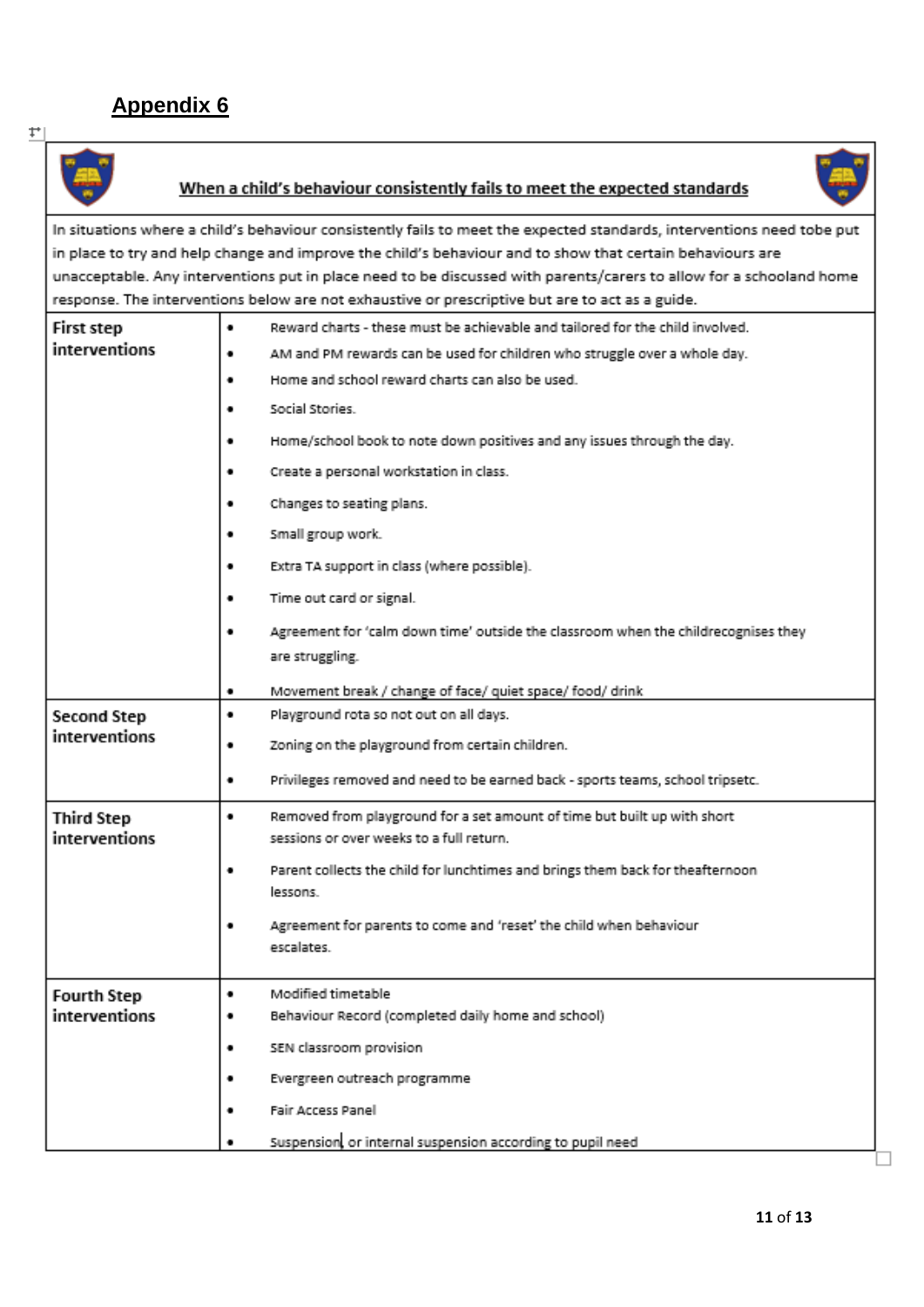#### **Behaviour, suspensions and permanent exclusions**

Extreme behaviour or persistent disruptive and challenging behaviour may lead to a pupil suspension or permanent exclusion. Only the Executive Head Teacher, Head of School (or the acting Head Teacher) has the power to suspend or permanently exclude a child from school. The Head Teacher may suspend a pupil for one or more fixed periods, for up to 45 days in any one school year. The Head Teacher may also exclude a pupil permanently. It is also possible for the Head Teacher to convert fixed-term suspension into a permanent exclusion, if the circumstances warrant this. If the Head Teacher suspends a child, they must inform the parents as soon as possible, giving reasons for the suspension. At the same time, the Head Teacher makes it clear to the parents that they can appeal against the decision to the Governing Body and how to do so through the letter of a suspension. The Head Teacher informs CAT, the Local Authority (LA) and the Governing Body about any permanent exclusion or fixed-term suspensions. The Governing Body itself cannot either suspend a child or extend the suspension period made by the Head Teacher. However, the Governing Body has a discipline committee whose role is to set out in strict guidelines whenever a child is suspended or permanently excluded from school.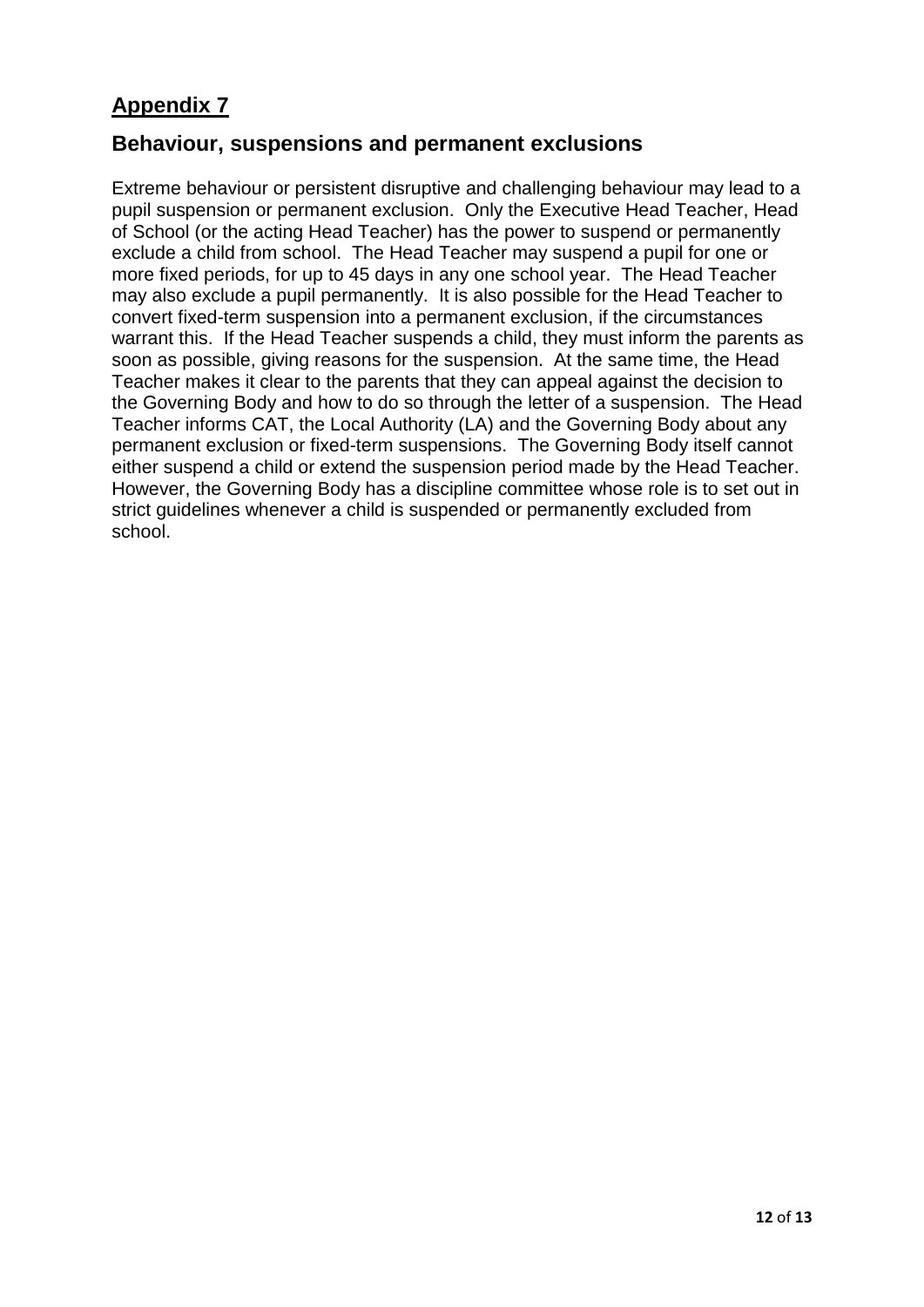

#### **Stratford-upon-Avon Primary School**

Head Teacher: Mrs G Huggbriss, BA Hons, QTS, PGCE, NPQH

**Broad Street** Stratford-upon-Avon Warwickshire Twarwickshille<br>CV37 6HN<br>Telephone: 01789 293201 Fax: 01789 262493 rax: ۱۰۲ ros<br>Email: admin2042@weleam385.com<br>Website: www.stratfordprimary.co.uk

#### HOME / SCHOOL / CHILD - AGREEMENT

#### **The School will:**

- Care for your child's safety and happiness  $\Box$
- Encourage children to support others and take care of their surroundings  $\Box$
- $\Box$ Work hard to ensure that all children achieve their full potential as valued members of the school community
- Provide a balanced curriculum and meet the individual needs of your child  $\Box$
- Achieve high standards of work and behaviour through building good relationships and  $\Box$ concerning a sense of responsibility.<br>The developing a sense of responsibility.<br>Keep you informed about general school matters and about your child's progress in particular
- n.
- Be open and welcoming at all times and offer opportunities for you to become involved in the daily D. life of the school

#### **Parents will:**

- Make sure their child arrives at school on time (8.55 am).  $\Box$
- $\Box$
- Ring before 10.00 am on the first day of absence<br>Make sure their child attends regularly and provide an absence note when necessary<br>Attend Open Evenings to discuss their child's progress, one each term  $\Box$
- $\Box$
- $\Box$ Make the school aware of any concerns or problems that might affect their child's work or behaviour
- Encourage their child's smart appearance in school uniform  $\Box$
- Support the school's policies and guidelines for behaviour  $\Box$
- $\Box$ Support their child in homework and other opportunities for home-learning
- Make sure that when collecting and delivering children, no one endangers life by parking outside  $\Box$ school.

#### Children will keep the school's rules:

- I will be friendly  $\Box$
- $\Box$ I will be helpful
- $\Box$ I will be polite and respectful to others
- I will take good care of the equipment and building<br>I will take good care of the equipment and building  $\Box$
- $\Box$
- I will talk quietly at the appropriate times  $\Box$
- $\Box$
- I will not hurt anyone else<br>I will not hurt anyone else<br>I will wear school uniform and be tidy in appearance  $\Box$
- I will do all my class work and homework as well as I can  $\Box$
- $\Box$ I will keep the school free from litter

#### **Together we will:**

 $\overline{I}$ 

- $\Box$ Support our children's learning to help them achieve their best
- Encourage children to keep the school's rules  $\Box$
- Discuss and address special needs n

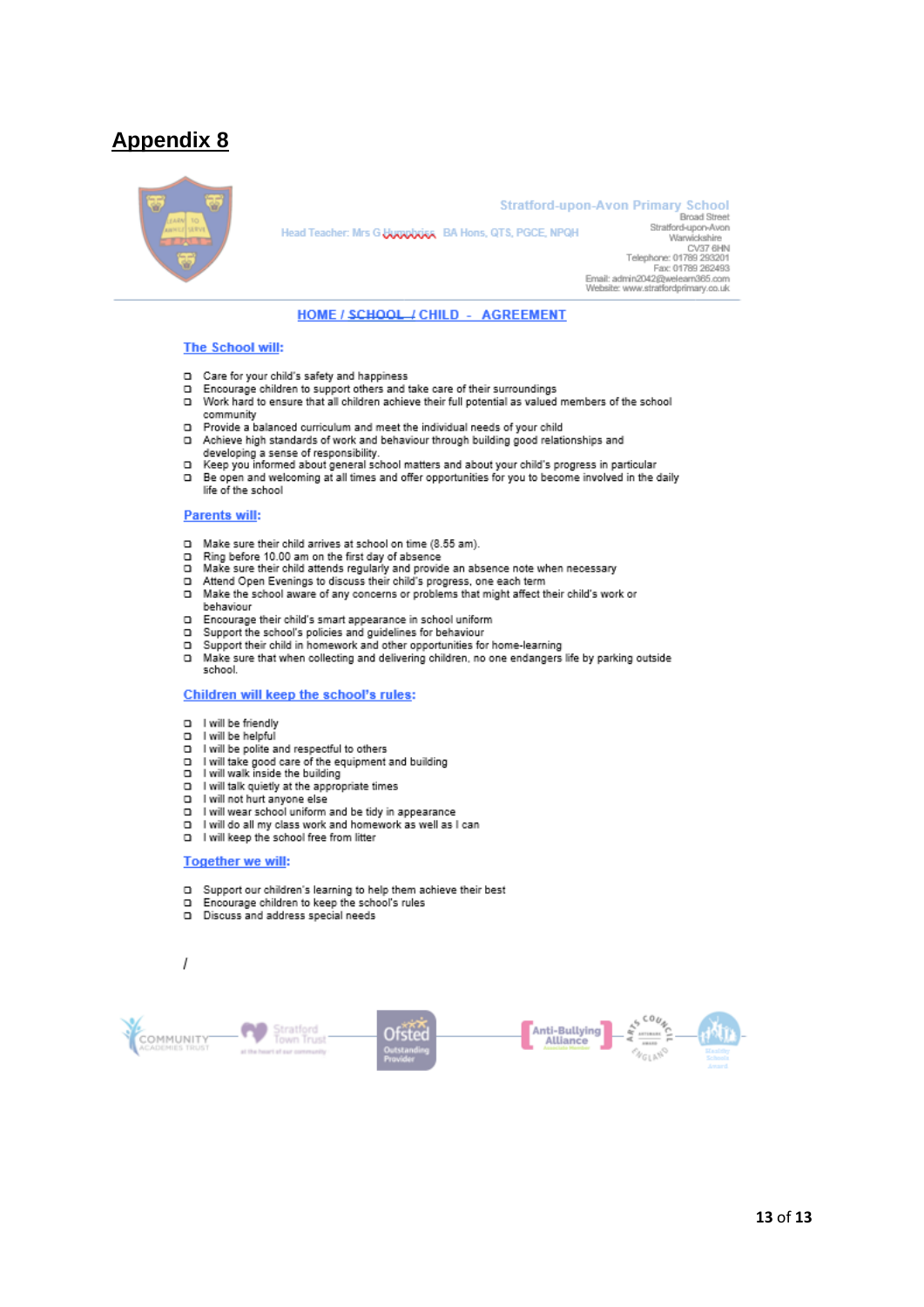#### **Online Learning - Parent/Guardian & Pupil Agreements**

As online learning has rapidly become a key part of our teaching and learning strategy, it is important that all pupils and parents/carers are aware of, and agree to abide by, the Remote Learning Behaviour Agreement, detailed below. This will enable staff to be as creative as possible when engaging with pupils, so that they are providing the very best teaching and learning experiences while at the same time ensuring all of our pupils and staff remain safe and comfortable throughout. It is essential that all parties are respectful of each other and that the use of video technology does not become an invasion of privacy.

**Learning Behaviour Agreement –** For when a teacher uses recorded videos and/or audio messages or where a teacher delivers a live streamed session:

- **EXECT** 1 agree that I must never use any of the material provided for any purpose other than my own learning.
- I will never place any of a teacher's video or audio file on any on-line platform or social media platform.
- I will not record any part or whole of a live video or pre-recorded lesson.
- **EXECT** I will not edit any part or whole of a live video or pre-recorded lesson.
- I agree that my teacher will always record any live video lesson; I understand that this is an agreement to ensure the safety of all pupils and teachers.
- If I am involved in a live lesson I agree to ensure that I am aware of others in my own home and that they know I am engaged in a lesson to avoid unnecessary or inappropriate distractions.
- If I am involved in any live video lesson I will ensure that I am wearing sensible and appropriate clothing that would be deemed acceptable on a school non-uniform day.
- **.** I understand that my teacher may be recording or delivering the lesson from their own home and that I should be respectful that this is their private space and is not a subject that should be discussed with them or with others.
- I understand that other pupils will also be inside their homes, which may also be visible on camera, and that I should be respectful that this is their private space and is not a subject that should be discussed with them or with others.
- I will not attempt to invite anyone to the live video lesson. Only teachers will invite pupils to live lessons.
- During a live video lesson I will use the audio 'mute' function when instructed to do so by the teacher.
- **•** During a live video lesson I will cut the camera feed to stop the visual link when instructed to do so by the teacher.
- **■** I agree that if I am involved in a live video session and I do not adhere to any of the rules above I will be removed from the lesson by the teacher.
- If I am removed from a lesson by a teacher, I will not be permitted to re-join the class until the teacher or a senior member of staff has spoken with my parent/carer.

#### **General Learning Expectations**

▪ I understand that the normal high expectations of behaviour are expected of me, my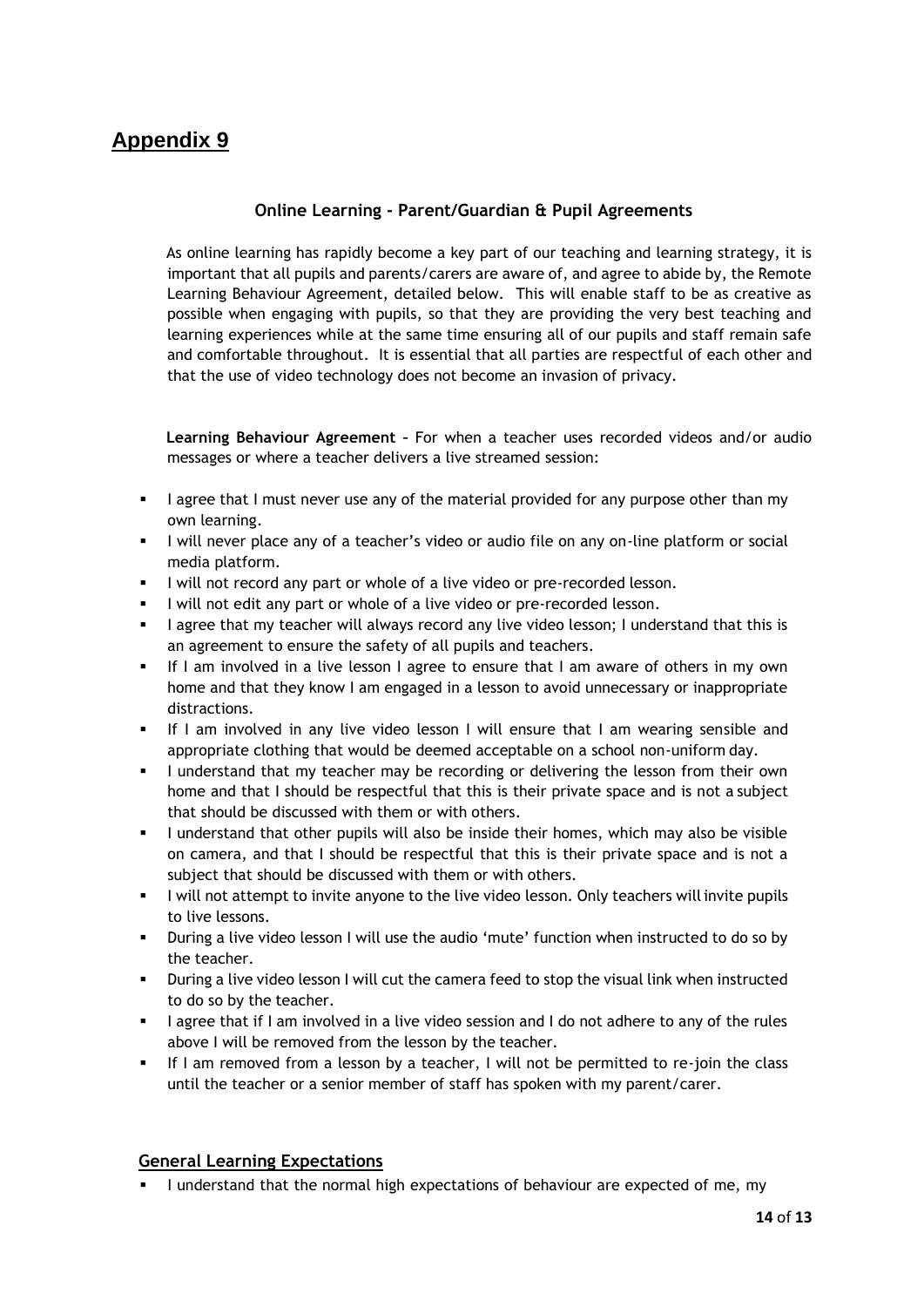interactions and engagement will be focused, polite and respectful at all times.

- **.** I understand that this is a new way of working and that I need to focus even harder and really apply my listening skills to make the most of my learning.
- I agree that messages that I post on Microsoft Teams/ eSchools are the same as verbal communication in school and should always be positive, polite and respectful.
- I agree to always interact with any other learners in a polite and respectful manner.
- I agree that I will always complete the work to the best of my ability and that I will work to the normal expectations of the schools behaviour policy in all interactions and the effort that I apply to my learning.

#### **Remote Learning Parental Agreement**

I / We agree to support the teaching and learning strategies and the increased use of video and live lessons by discussing and reinforcing the expectations identified below with my/our child. I / We have read the 'Learning Behaviour Agreement' and 'General Learning Expectations' understand that the agreement is important for the safeguarding of all parties. I/We understand that breach of this agreement may lead to sanctions as detailed in our Behaviour Policy. In situations which may be libellous or result in defamation of character the school may choose to seek legal advice.

#### **Remote Learning Pupil Agreement**

I have read the 'Learning Behaviour Agreement' and 'General Learning Expectations' and agree to follow these rules so that teaching staff can make the best use of technology, to help me to continue to learn during any period of school closure. I understand that if I break this agreement that may lead to sanctions through our school's Behaviour Policy.

| Signed: | Parent/Carer |
|---------|--------------|
| Date:   |              |